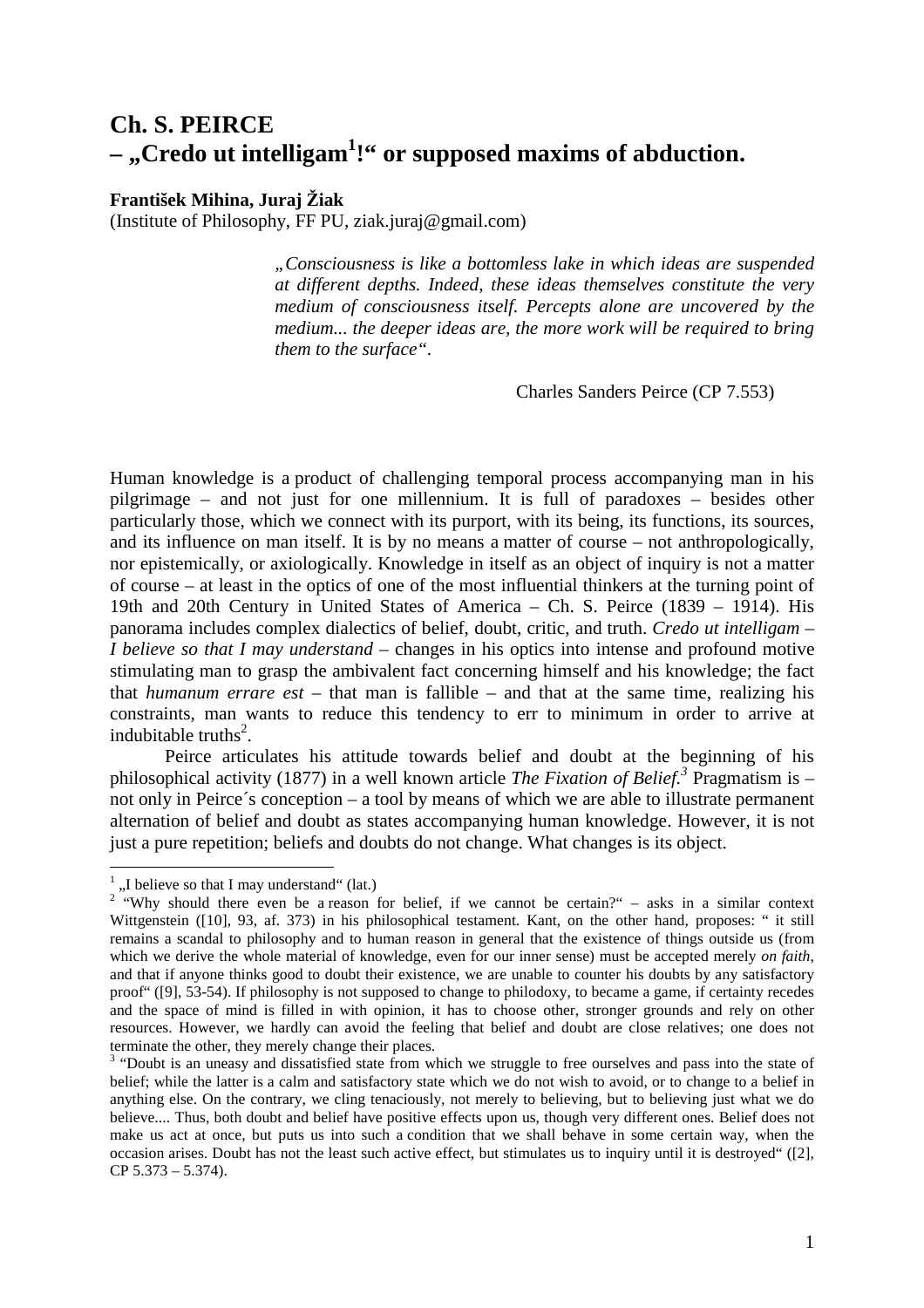As an instrument of a process of acquiring knowledge and as a crucial aspect of mature inferential reasoning, abduction is a bridge between different levels of episteme matrix. In this manner we can interpret Peirce's claim that: "If you carefully consider the question of pragmatism you will see that it is nothing else than the question of the logic of abduction" (([2], V, 196, 197). It is exactly abduction which outlines the sources of our hypotheses as products of our creative logic.

## **Abduction as a selection of hypotheses**

 $\overline{a}$ 

In his quest for the substitution of Mill´s *inductive guiding principle* as *guiding principle* of whole scientific inquiry, Peirce arguments as follows: we know that it is induction which approves and testifies our hypotheses, but how these hypotheses even emerged in mind at all? In order to show how it is possible for human mind to postulate hypotheses, which – even if they often show to be false – are before confirmation or confutation considerably close to reality, Peirce refers to some demonstrations from the history of science and postulates the issue of the selection of hypotheses ([2], 5.590; ON SELECTING HYPOTHESES). With him, the reader stands in speechless amazement in front of fact, which has been confirmed throughout the whole history of science: "how few were the guesses that men of surpassing genius had to make before they rightly guessed the laws of nature. . . ." ([2], 5.604). Thus, the question goes like this: "How is it that man ever came by any correct theories about nature?" ([2], CP 5.591).

The issue concerns inferential character of every single aspect of human knowledge and its exposition is in the competence of logic. Intellectual inferences, how Peirce sometimes calls them, are deduction, induction, and abduction. However, only two of them – induction and abduction – have synthetic character and it is only abduction alone, which "must cover all the operations by which theories and conceptions are engendered" ([2], CP 5.590). Logic thus analyses abduction as a specific type of inference.<sup>4</sup> However, it is not much one can say about abduction. Simply, it represents the process of formation of explanation hypothesis. What is crucial is that it is the only type of inference out of the three types of inferences, which introduces every new idea; it does not have any other purport except that it provides suggestions. This is also the primary reason why we find it interesting and topmost important.

 According to Peirce, it was Aristotle who first mentioned the way of reasoning, which he calls *abduction*. 5 In Latin translation the so-called *reduction* – writes Aristotle – is a kind of reasoning, or rather a hypothetical syllogism, which generates new knowledge. The kind of reasoning which Aristotle calls *reduction*, in which a mass of facts is being analyzed in order to propose the theory of their explanation, while in this process – despite many defects in argumentation – new ideas (terms) emerge, Peirce calls abduction (or hypothesis, hypothetical inference, retroduction) ([2], A Letter to Calderoni, CP 8.209, c. 1905). Hypothesis introduces new ideas and new connections, but its common characteristic trait is also a lack of justified argumentation: "*As a general rule, hypothesis is a weak kind of argument. It often inclines our judgment so slightly toward its conclusion that we cannot say that we believe the* 

<sup>&</sup>lt;sup>4</sup> More exactly, it is the competence of methodeutics (speculative rhetoric), as one part of three parts of the science of semiotics, which is itself a part (or body itself) of logic. *Methodeutics* is crucial actor in exposition of validity and applicability of conceptions and scientific theories. Peirce projected his *Methodeutics* in order to propose certain field of Logic, whose function would be to control the exposition of hypotheses as well as conditions under which methods are true and appropriate for formation of systems of propositions.

<sup>&</sup>lt;sup>5</sup> If not for *Apellicon*'s translation and systematization of Aristotle (considered as inapt in certain aspects), this term would be presented in 25th chapter of second book of Aristotle's´ *Prior Analytics*. *(([2], A Letter to Calderoni, CP 8.209, c. 1905)*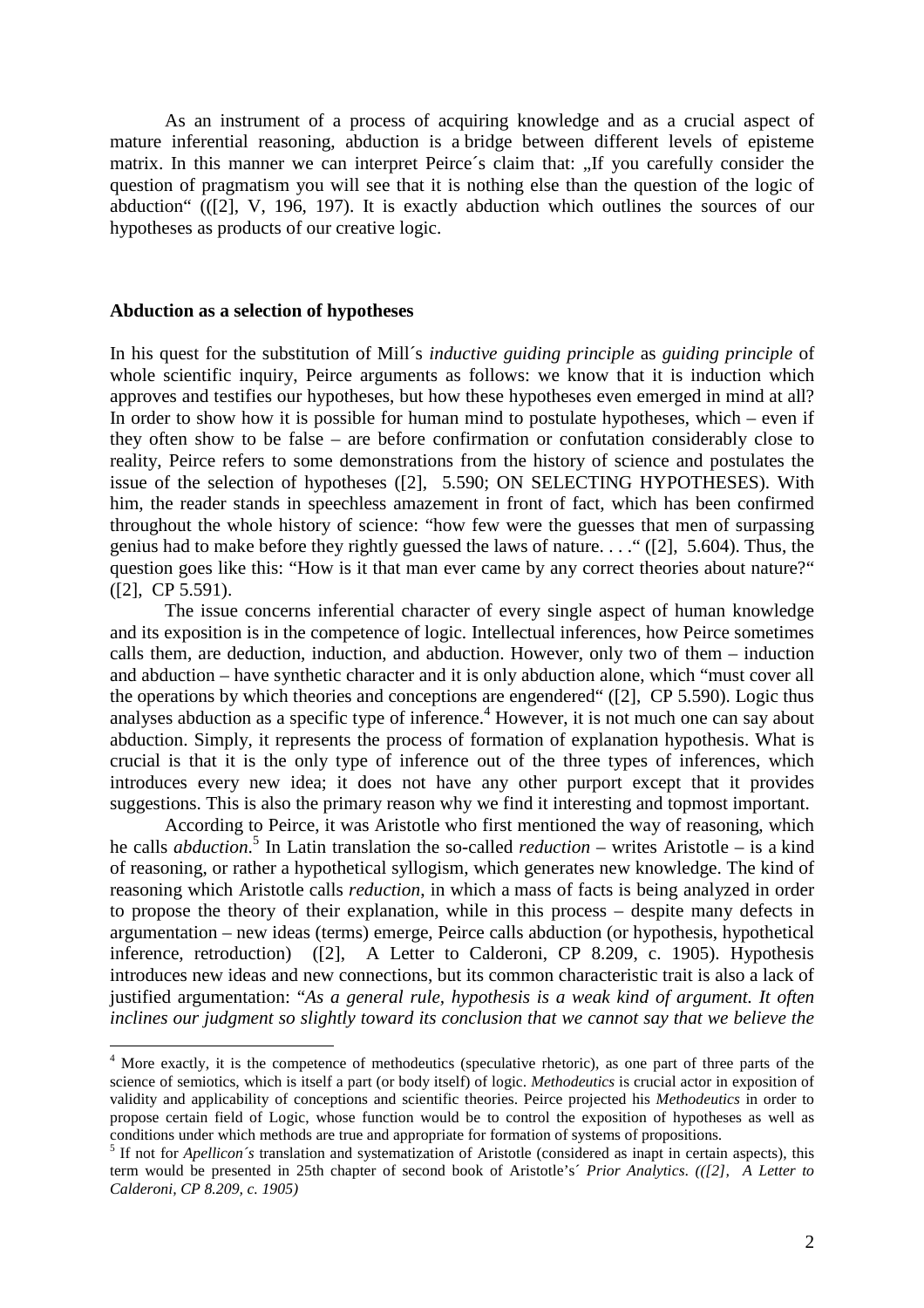*latter to be true; we only surmise that it may be so*" ([2], CP 2.625). This may be the reason why Peirce considers the three forms of inferences as complementary and interdependent. However, *synthetic inferences* – *induction* and *abduction* (hypothesis) – are of primary interest.

"*By induction, we conclude that facts, similar to observed facts, are true in cases not examined. By hypothesis, we conclude the existence of a fact quite different from anything observed, from which, according to known laws, something observed would necessarily resul*t" ([2], CP 2.636).

While induction is a reasoning from particulars to the general law, hypothesis is reasoning from effect to cause. "The former classifies, the latter explains" (ibid). Hypothesis introduces such a phenomenon, or a fact, which is under given circumstances, or even under all circumstances, of such a kind, that it is un-observable in direct perception ([2], CP 2.636 – 640). "Hypothesis supposes something of a different kind from what we have directly observed, and frequently something which it would be impossible for us to observe directly" ([2], CP 2. 640). To generalize, hypothesis in its singularity is something as a mediator between certainty and uncertainty; between certainty about the character of the "real", which is usually provided by induction, on one hand, and uncertainty about the nature of facts and phenomena which cannot – by nature – be directly perceived or observed, on the other hand. In *A Letter to Calderoni* Peirce refers to this important function of abduction as synthetic inference: "Abduction furnishes all our ideas concerning real things, beyond what are given in perception, but is mere conjecture, without probative force" (([2], A Letter to Calderoni, CP 8.209, c. 1905).).

Formal exposition of hypothesis is as follows:

C  $A \rightarrow C$  ––––––– A

Peirce offers simple exposition of this diagram of abductive, hypothetical inference:

"*The surprising fact, C, is observed; But if A were true, C would be a matter of course, Hence, there is reason to suspect that A is true*" ([2], 5.189).

If A is true, C is no longer a surprising fact, because there exists an explanation, which banks on such a state of affairs. This "reverse gear", which proceeds from observation to hypothesis, and than back to observation is according to Peirce the only way how to acquire knew knowledge. In other words, we have to produce, articulate and insert hypotheses into the field of experience, which is permanently stimulating us to new possible explanations and thus offering us still wider range of clarification of possible and actual facts and phenomena. It is clear that what Peirce proposes is that abduction is the elementary aspect of every process of reasoning used by scientists and researchers throughout the whole history of science without any limits. They just did not properly and consciously articulated the principle. *Atocha Aliseda* (pozri ([5], 37-38) offers three important aspects, which he traces in the process of reasoning, or in other words, in the process of searching for satisfying explanation of phenomena which we observe. Aliseda is convinced that if we are to consider certain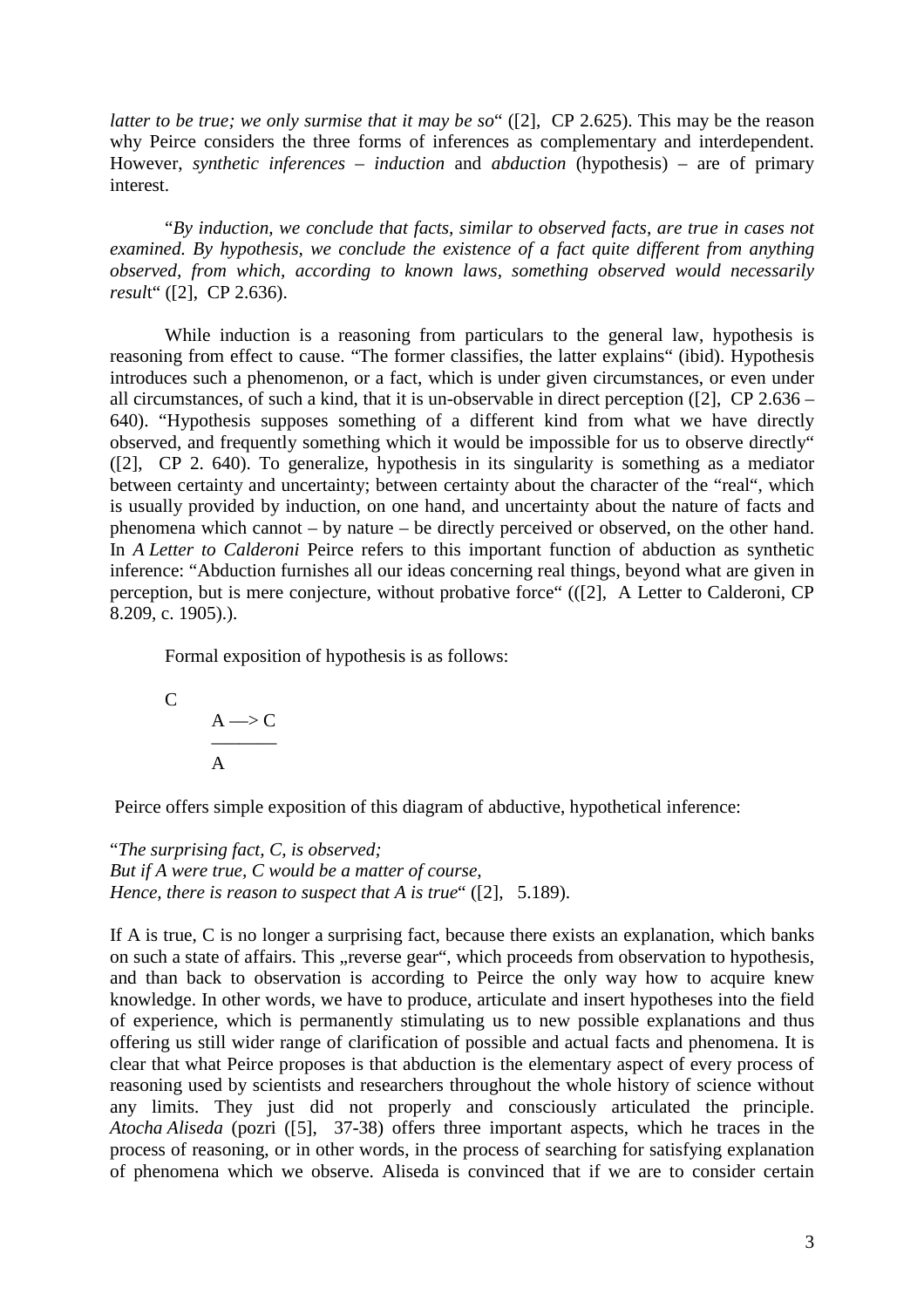hypothesis as promising, satisfying, or interesting, it should be: a) explanatory productive; b) testable; c) economic.

Contemporary discourse in the field of linguistics, semiotics, and philosophy of language and science offers still wider group of authors favoring Peirce´s postulation and articulation of abduction. Peirce projects abduction as hypothetical inference, and as such, it fulfills formal criteria of rational conscious inferences. At the same time abduction is closest to the unconscious, or rather *acritical and indubitable inferences*, and many times it is connected with them at some level of argumentation.  $6$  According to medieval scholars – as Peirce proposes – "all knowledge rests either on authority or reason; but that whatever is deduced by reason depends ultimately on a premise derived from authority" ([2], CP 5.359). Peirce did not and actually could not accept such an attitude. We could perhaps compare abduction to F. Bacon´s *inner illumination,* which we use – according to Bacon – when we meet with surprising facts of experience.

When we – together with Peirce – consider the progress of scientific methodology by means of comparing influence of eminent representatives of science, we discover in it certain *guiding principles of inferences* and inquiries, by means of which belief is permanently inspired and revaluated. Simply, there always are certain habits of mind, which govern inference. Without it, we would be like a boat on an open sea without somebody on the board, who would be skilled in navigation. But the crew must under all circumstances get the boat to the harbor; or rather – if we push this analogy to the field of discourse about knowledge –  $n$ , the quest for certainty" must get to the outcomes which shall satisfy our demands and bring reliability for which we so eagerly strive. $7$ 

"But what ... is the peculiar genius of the scientific method? Peirce´s answer is at first sight surprisingly simple: conformity to the laws of inference. But behind the apparently naïve simplicity ... lies a revolutionary innovation on Peirce's part. For by "the laws of inference" he does not mean, as does the traditional Aristotelian logic, simply those standards by which

 $\overline{a}$ 

<sup>6</sup> As *Eco*, *Bonfanti* and *Grazia* ([14], 97) show, Peirce reduced whole cognitive process down to the concept of *hypothetical inference*, "in which sensations appear as the interpretations of stimuli; the perceptions as interpretation of sensations; perceptual judgments as the interpretation of perceptions; particular and general propositions as interpretations of perceptual judgment; and scientific theories as interpretations of series of propositions" ([14], 97). *Perceptual judgments,* in Peirce´s terminology, are *acritical inferences* and they differ from *abductive inferences* in one crucial aspect: they are fully beyond the reach of logical criticism. However, this aspect does not exclude them from the process of scientific reasoning.

<sup>7</sup> The border-line between certain knowledge and belief is rather treachery, than thin. It can confound our reasoning when it comes to the grounding of our approaches. As Dewey shows in his *The Quest for Certainty*: "the quest for certainty has always been an effort to transcend belief. Now since, as we have already noted, all matters of practical action involve an element of uncertainty, we can ascend from belief to knowledge only by isolating the latter from practical doing and making... Greek thinkers saw dearly – and logically – that experience cannot furnish us, as respects cognition of existence, with anything more than contingent probability... Thus not merely the arts of practice, industrial and social, were stamped matters of belief rather than of knowledge, but also all those sciences which are matters of inductive inference from observation" ([12], 21). With all due respect to Greek thinkers, it seems that the question whether sciences based on inductive reasoning yield knowledge was answered by history itself. However, there are still some surprises prepared in the course of scientific advances, which can prove our current opinions to be false. Thus, we can never be completely certain about everything we consider to be knowledge, for good. This assumption designates abduction for *leading principle* in any progressive scientific inquiry. This *leading principle* is connected with the principle of continuity, which articulates fallibilistic perspective of our knowledge, as Dewey proposes in his 1938 *Logic. The Theory of Inquiry,* congruently with Peirce. Dewey makes use of this idea to show in the end that "the question of relation" of method to material is a *long run* issue. For in what has been called the experiential continuum of inquiry, methods are self-rectifying so that the conclusions they yield are *cumulatively* determined" ([13], 470).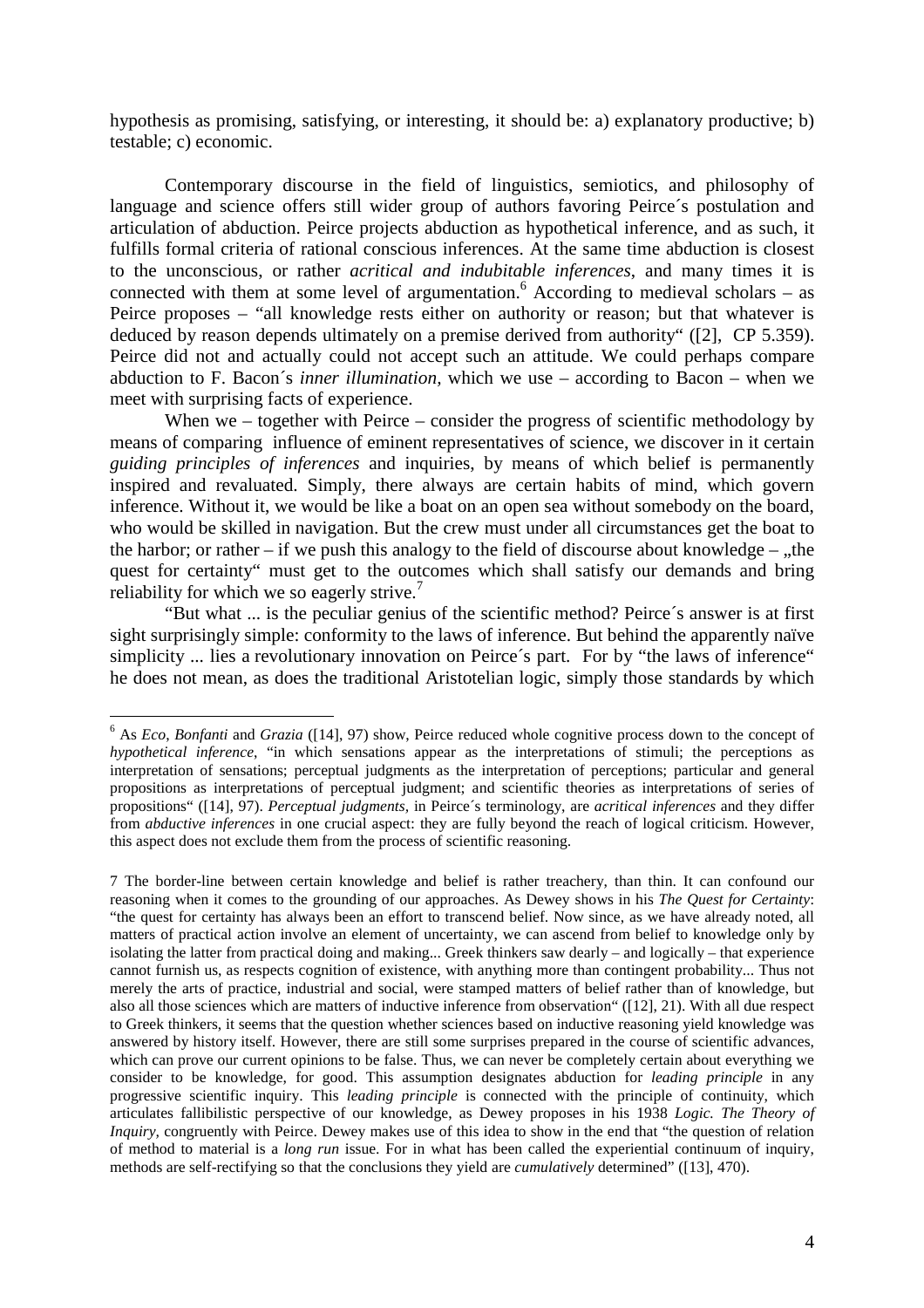the demonstrative character of certain arguments can be judged: nor does he simply add to this conception, in the manner of many nineteenth-century logicians, the considerations of those standards by which inductive arguments can be assessed. Among the laws of inference Peirce places one which relates to the *admissibility of hypotheses* – this law, we shall find, turns out to be equivalent to his Pragmatism – and the effects of the extension of the traditional conception of inference are considerable. But even if this innovation be acceptable, the assertion that the scientific method is to be distinguished from other than scientific habits of thought simply by its conformity to logical laws, seems at first blush very odd. Logical principles are, roughly speaking, principles of appraisal and criticism, principles for judging whether certain arguments really establish the conclusions which they claim to establish. As such, logic seems to play an entirely critical, uncreative role. How then can strict or conscientious conformity to logical principles ... account for the positive virtue, the power of discovery which we ordinary attribute to the methods of science" ([8], 89-90)? In this sense and in this context Peirce talks about abduction as about augmentative inferential process deprived of cognitive sterility in relation to the increase of knowledge, and he – without renouncing them – ascribes certain cognitive sterility to standardized inductive and deductive forms of inferences. So there are three forms of reasoning, which are deduction, induction, and abduction ([2], V, 161). He talks much about the first two in his methodological and logical writings, yet not much about the third – about abduction. However, there is no doubt that it was the most important. Induction was ever considered as a kind of inference when we on the basis of certain (finite) amount of cases realize certain generalizations, that means, we refer certain inferential process outcomes to all other identical cases<sup>8</sup>.

There is a certain difficulty in contemporary assessment concerning Peirce´s definition and consideration of his abduction, which consists in the fact that in his age induction was considered to be the elementary process of science. Peirce raised objections; in his opinion induction serves for testing theories, but not for the act of their creation. It cannot fulfill the function of emergent agent of new opinions. Deductive inference is formally more elegant, it creates more exact and strict relations, but in order to become un-analytic it would have to enter the drifting waters of experience. Probably for this reason Peirce´s attention focused on abductive form of logical inferences. The phenomena of scientific creativity explained via process of abduction lays out notable results of science. In this context Peirce is convinced that: "A man must be downright crazy to deny that science has made many true discoveries." ([2], V, 172). We don´t doubt the discoveries, but we accredit them in a large extend to inventions connected with abductive creativity.

 "*In deduction, or necessary reasoning, we set out from a hypothetical state of things which we define in certain abstracted respects. Among the characters to which we pay no attention in this mode of argument is whether or not the hypothesis of our premises conforms more or less to the state of things in the outward world... Our inference is valid if and only if there really is such a relation between the state of things supposed in the premises and the* 

 $\overline{a}$ 

<sup>8</sup> This idea was widely advocated by *J. S. Mill*. In his *A System of Logic* he proposes: "Induction, then, is that operation of the mind, by which we infer that what we know to be true in a particular case or cases, will be true in all cases which resemble the former in certain assignable respect" ([14], 297). Peirce was strictly against Mill´s assumptions that induction is the primary tool for the process of acquiring knowledge and that knowledge is possible only due to the uniformity of nature. He writes: "Even John Stuart Mill holds that the uniformity of nature makes the one state of things follow from the other. He overlooks the circumstance that if so it ought to follow necessarily, while in truth no definite probability can be assigned to it without absurd consequences. He also overlooks the fact that inductive reasoning does not invariably infer a uniformity; it may infer a diversity" ([2], CP 1.92). For Peirce´s critique of Mills inductivism see also: CP 1.18; CP 2.633; CP 2.766; CP 2.775; CP 5.149; CP 5.345; CP 6.60; CP 6.100; CP 6.394; CP 6.410 – CP 6.413.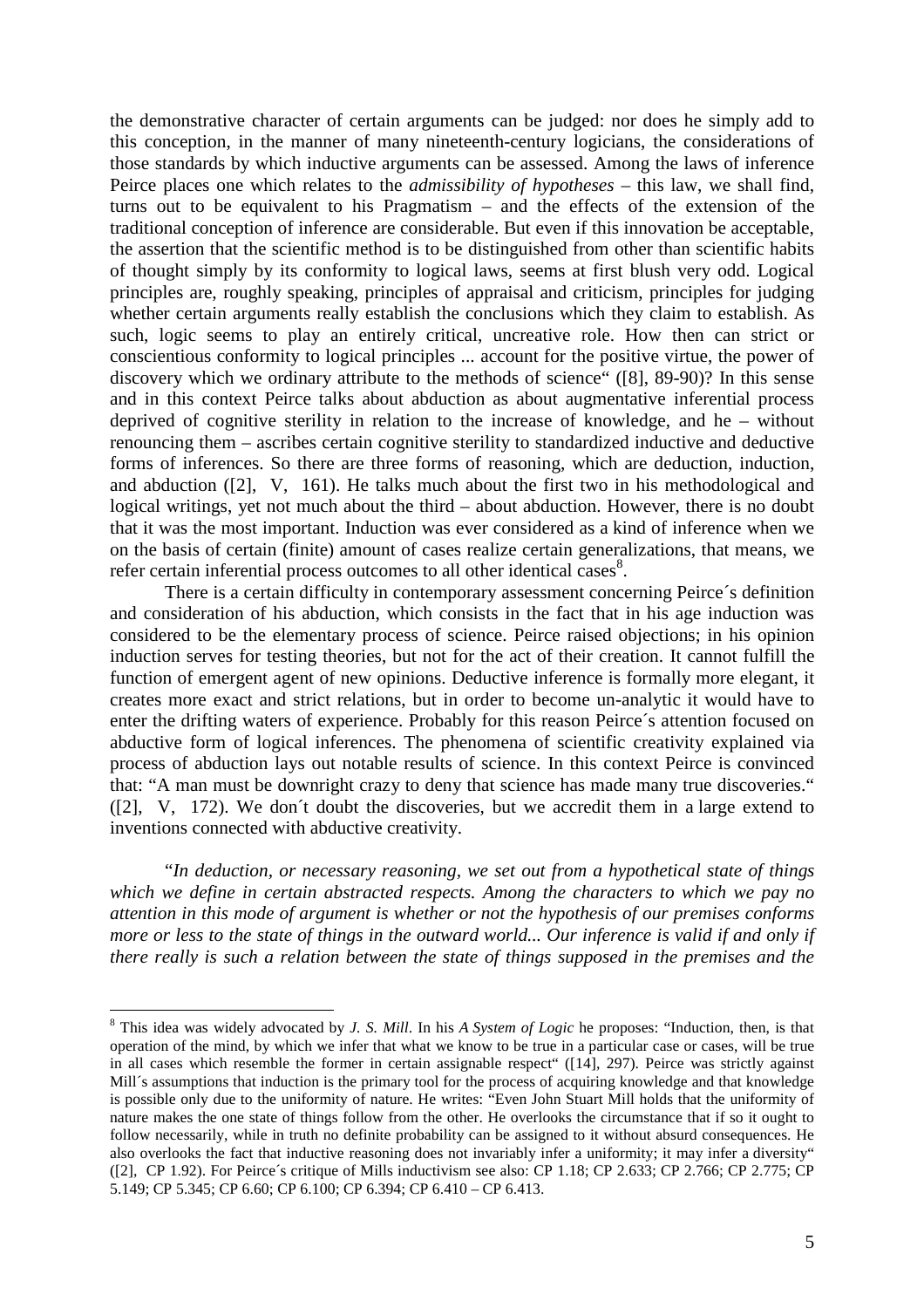*state of things stated in the conclusion. Whether this really be so or not is a question of reality, and has nothing at all to do with how we may be inclined to think*" ([2], V, 161).

Deductive processes remain only brain exercises, if we will not enter with them into the world much more complicated and complex than is the world of the deductive capacity of man. For this reason Peirce goes back to Aristotle and his notion of *apagogue* found in *Prior Analytics*. Inference capable to initiate new theories as basis for additional process of testing is called by Peirce *hypothetical inference*, or *abduction*:

 " ...*our first premises, the perceptual judgments, are to be regarded as an extreme case of abductive inferences, from which they differ in being absolutely beyond criticism. The abductive suggestion comes to us like a flash. It is an act of <i>insight*, *although of extremely fallible insight. It is true that the different elements of the hypothesis were in our minds before; but it is the idea of putting together what we had never before dreamed of putting together ... If we were to subject this subconscious process to logical analysis, we should find that it terminated in what that analysis would represent as an abductive inference, resting on the result of a similar process which a similar logical analysis would represent to be terminated by a similar abductive inference, and so on ad infinitum" (*([2], V, 181\3*).*

This knowledge is of such a kind that it is not at first connected with words or with rational recognition; it is rather a result of unconscious texture of experience and it acquires indeterminate form of belief that things are such-and-such. On the face of it, if we consider countless amount of actual valid information, everything looks easy and simple. "But every single item of scientific theory which stands established today has been due to Abduction... Think of what trillions of trillions of hypotheses might be made of which one only is true..." ([2], V, 172). The sense of human knowledge is not the description of the world which is conceived as a matter-of-fact, but it can rather be found in the process of connecting outer, matter-of-fact impersonal world, with inner, anthropic, human, personal, subjective. In abduction, inner and outer merge, they permeate into each other and only in countless approximations they compose complex mosaic of our knowledge. On principle hypothetical character of abductive processes oblige us to permanent confirmation of their validity, which – if they are to be related to reality – has to be empirically saturated. Our privilege – not to be doomed for everlasting ignorance – is due to our ability to be abductively critical to our own ideas, to our own techniques. We can look around us with ever present wonder that things can be different, after all. Their appearance is bound with circumstances and conditions, including ourselves.

In fallibilistic perspective, our knowledge is only one of many possible interpretations of the world. Every system of information built according to the rules of logical reasoning rests on specific (indirect) interpretation of experience and it can – as a ray of inspiration – throw light into the dark places of reality. Abduction plays crucial role here – it represents antennae by means of which we cognitively sense the terrain of reality in our interest; but we have to touch it many times if we want to find out how it really is, even if this process is never finished. Peirce´s philosophy of science is in this respect hodogetic. He himself considered it as a guide – as a draught of the approach by means of which it is possible to reach (un)certain goals of human knowledge. Abduction is a special kind of intuitive reasoning, which is not dependent on *a priori* principles (as deduction), nor is it dependent on experimental observations (as induction). In Peirce´s comprehension, abduction is functional and very important, in certain respect the most important supplement of the two standardized processes of reasoning, from which it differs by its creative ability to produce new hypothetical ideas, throwing them into the sieve of verification process. "Peirce´s use of abduction .. was not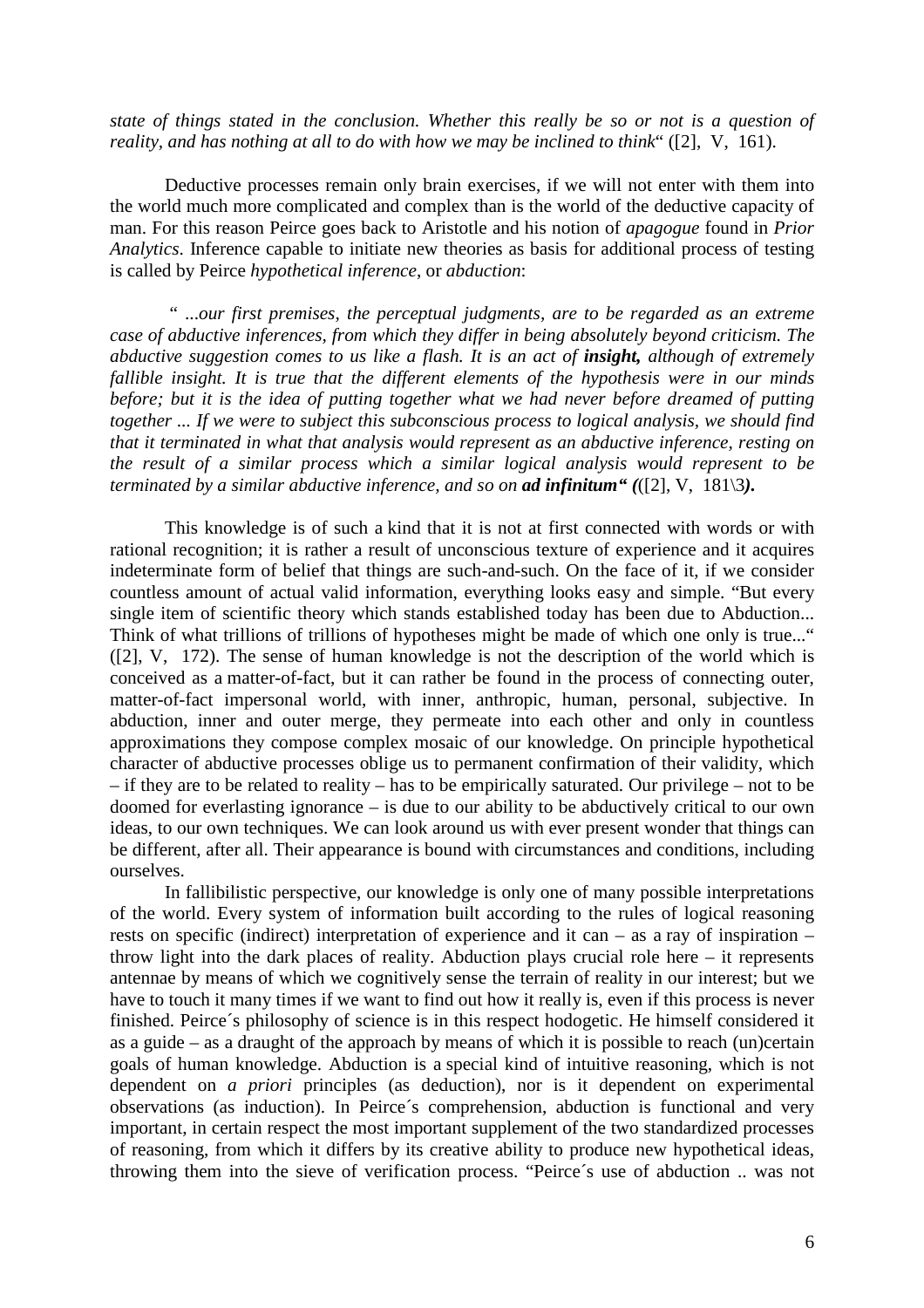entirely original... however, he was the first to employ it in scientific era and his specific account of it was somewhat original... Peirce translated apagogue as abduction. Thus, we have the historical source of Peirce´s notion of abduction" ([7], 14-15). For Peirce, abduction is a tool of scientific creativity, but the evolution of this notion has its roots in Aristotelian exposition of the way of argumentation, by means of which "we are nearer to knowledge" ([3], II, 25). This exposition can be found in the second book of *Prior Analytics* in the notion of *apagogue. 9* We conceive *apagogue* (lat. reduction or abduction) as a syllogistic process by means of which only approximate veracity and probable outcome is inferred, what results from uncertainty of selected premises. It is clear that what Peirce was after was exactly this *uncertain* kind of inference. However, uncertainty is not conceived negatively, because we cannot be certain of permanency of our results. There are many degrees, levels of abduction; their acceptance is considered by the fact that reasoning is purely inductive or deductive only exceptionally. According to Peirce all "interpretative acts are essentially abductive ... we see that abduction must devolve into perception itself" ([7], 16). As Peirce puts it: " abductive inference shades into perceptual judgment without any sharp line of demarcation between them..." ([2], V, par.  $181\backslash3$ ).<sup>10</sup>

 In other words, in order to follow Peirce in his articulation of abduction as the only kind of inference resulting in new ideas, we have to ask, what does scientist do when he is scientifically creative. According to Peirce it is actual creation and presentation of a new  $ideal<sup>11</sup>$ 

Abduction, even if it is similar to inductive reasoning, is – from the point of view of scientific creativity – more daring and more jeopardous step as induction. If Peirce was not convinced that it is inevitable to distinguish between them, he would not have to revive Aristotelian *apagogue*. In induction, one kind of facts refer to other kind of equal or similar facts, while abductive hypotheses generated from facts of one kind refer to facts of completely another kind. "Abduction really is original and ampliative (extending) in certain important sense... it accents difference instead of similarity" ([4], 22). In psychological sense abduction is based rather on the sense element of thought, it touches facts of a different kind, while induction is based on the habitual element, on strict restriction of thought on the sphere of equivalent kind of facts. Abduction is not just a logical form,  $12$  but first of all a lively process

 9 When Peirce decided to make use of Aristotelian *Prior Analytics* and the notion of *apagogue*, he was not prepared to adopt Aristotelian interpretation. According to traditional understanding, abduction is common syllogism containing certain degree of uncertainty, which is not rare not only in scientific thought, but in thought in general, as well. Peirce´s abduction is a reaction to the status of science, which has to lead its inquiry exploring many facts in order to subdue these facts to certain theory and thus explaining them. At the same time it is a reaction to the status of science, which has to explore facts, whose lack of phenomenal manifestation makes their hypothetical presence just a mental experiment. By means of this, in certain mental emergence, in hypothetical inference, the Greek thinkers proposed atomistic theory of matter, which waited for its confirmation for over two millennia. Besides, we don´t ascend the theory only by means of induction; it is hypothetical inference which brings us nearer to the solution, and opens new cognitive perspective.

 $10$  Abduction is an inevitable part of emergence of perceptual judgments; it is part of something, what is not a mere amount of experiential facts. Peirce proposes approximately the same idea as B. Russell, when he shows that "imagination always enforces on logic" ([4], 114), and that in scientific reasoning itself, whatever its methodological ground is, non-scientific opinions take part in "inspiration of pioneers of 16th and 17th century" ([12], 128). For example Kepler´s devout imagination was motivated by "Zoroastrian adoration of Sun" ([4], 128) and it led to creation of hypothesis, with which Kepler entered into the history of cosmology.

<sup>&</sup>lt;sup>11</sup> "This was one reason Peirce revered such scientific advances as Kepler's introduction of elliptical orbits, Newton´s description of gravity, and the various forms of evolutionary theory. Each of this essentially twisted the standard view on reality in a radical way" ([7], 18).

<sup>&</sup>lt;sup>12</sup> Good example of abductive procedure is, according to Peirce, Newton's discovery of gravitation. "The notion of gravitation, the notion, which cannot be discredited, is a hypothesis of abductive inference" ([4], 25). Peirce, considering the fundament of inference by means of which Newton proposed the notion of gravitation, was convinced that this new notion, "the notion of gravitation, is not involved in premises in the sense it is already